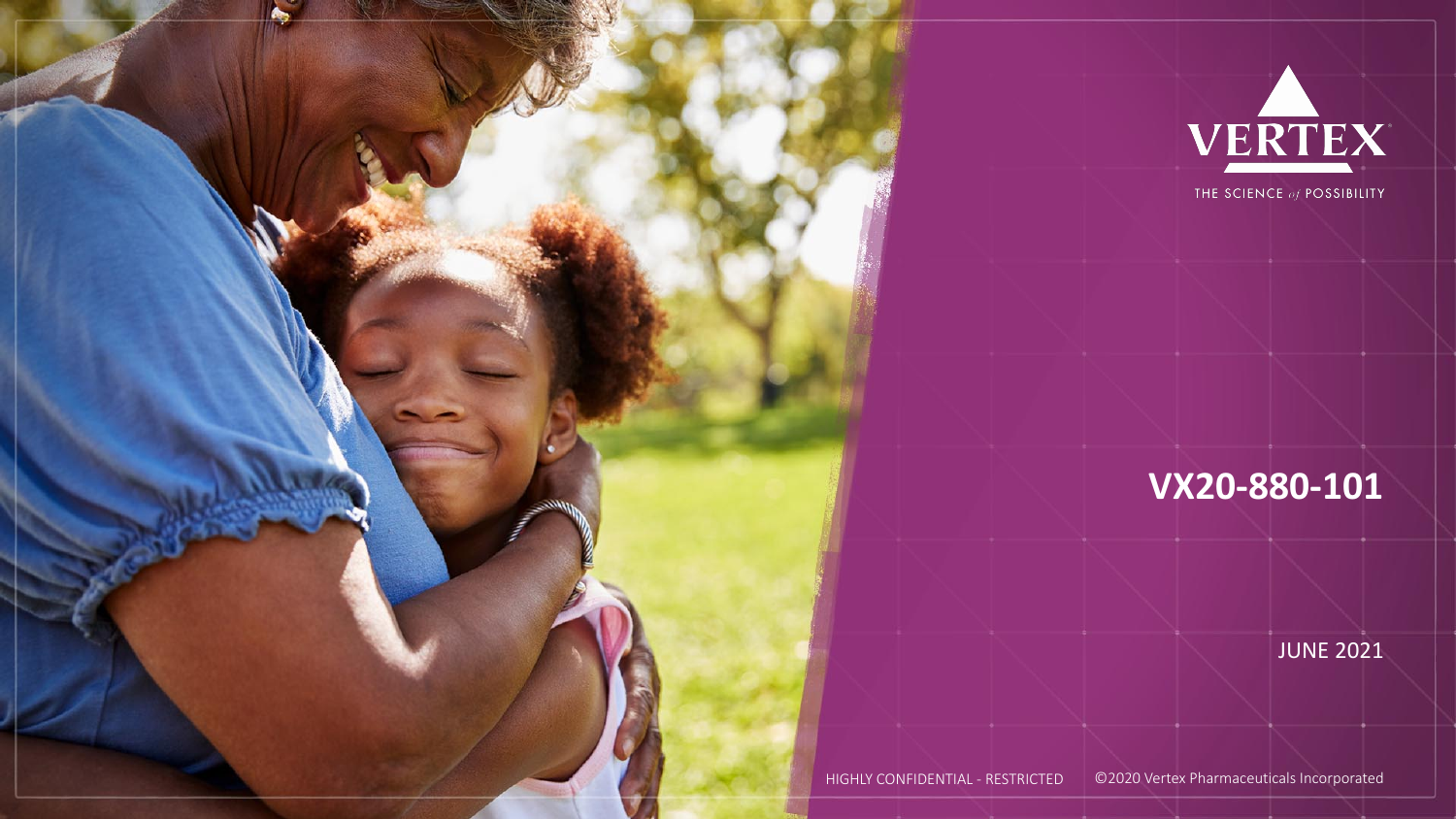#### **VX20-880-101**  A Phase 1/2 Study to Evaluate the Safety, Tolerability, and Efficacy of VX-880 in **Subjects Who Have Type 1 Diabetes Mellitus with Impaired Hypoglycemic Awareness and Severe Hypoglycemia**

- **Primary Objective:** Provide replacement cells for the ones that have been lost or don't work properly in people with diabetes.
- **Study design:** Single-arm, open-label
- **Sample Size: 17 adult subjects (18-65 yrs) with T1DM**
- **Study Endpoints** 
	- **Primary Outcome Measures** 
		- Safety and tolerability
		- Proportion of participants free of severe hypoglycemic events with either HbA1c <7.0% or a  $\geq 1$ % reduction in HbA1c from baseline
	- **Secondary Outcome Measures** 
		- Proportion of participants who are insulin independent
		- Changes in stimulated C-peptide
- **Study Duration**: 5 years (+ long term follow-up)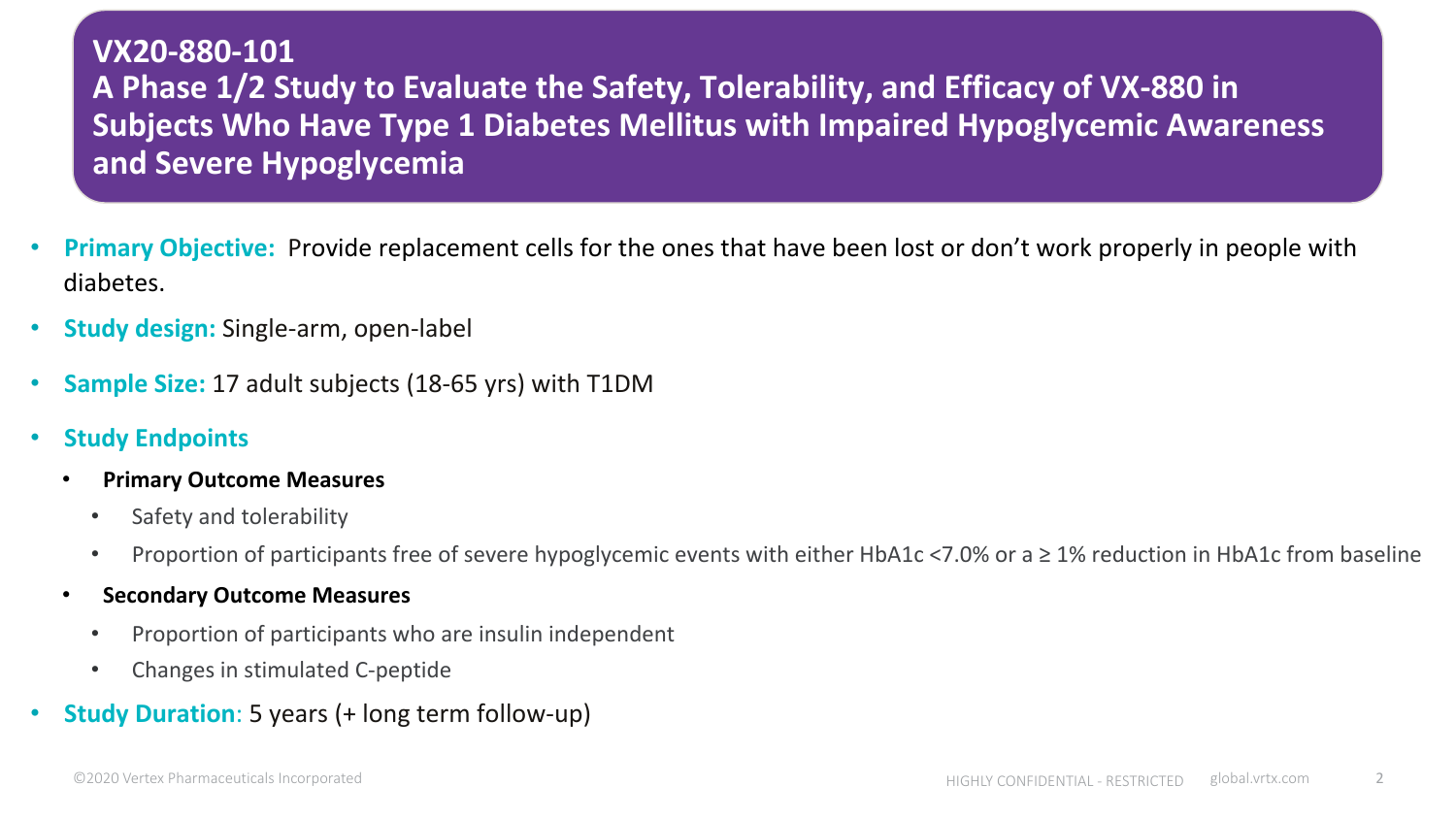### **THERAPEUTIC RATIONALE**

 $β$ -cell replacement via either whole-pancreas organ or isolated islet transplantation has emerged as a potential therapeutic option to replace exogenous insulin therapy for patients with T1D.

However, whole organ transplant is a major surgery with numerous risks, and has a 20% rate of organ rejection after 1 year. 

When successful,  $\beta$ -cell replacement can be highly effective in normalizing blood glucose and protect T1D patients from developing long-term complications of diabetes.

Unfortunately, the scarcity of suitable deceased donors for pancreas procurement significantly limits the ability to utilize whole-pancreas or cadaveric islet transplantation as options for  $\beta$ -cell replacement.

#### **VX-880** is a mixture of islet cells made from human embryonic stem cells

Compared to cadaveric islet transplantation, treatment with VX-880

- Overcomes the limited supplies of cadaveric tissue availability issue, allowing higher doses to be delivered in single infusion
- Provides more homogeneous cell preparations with the potential for a more consistent product leading to improved outcomes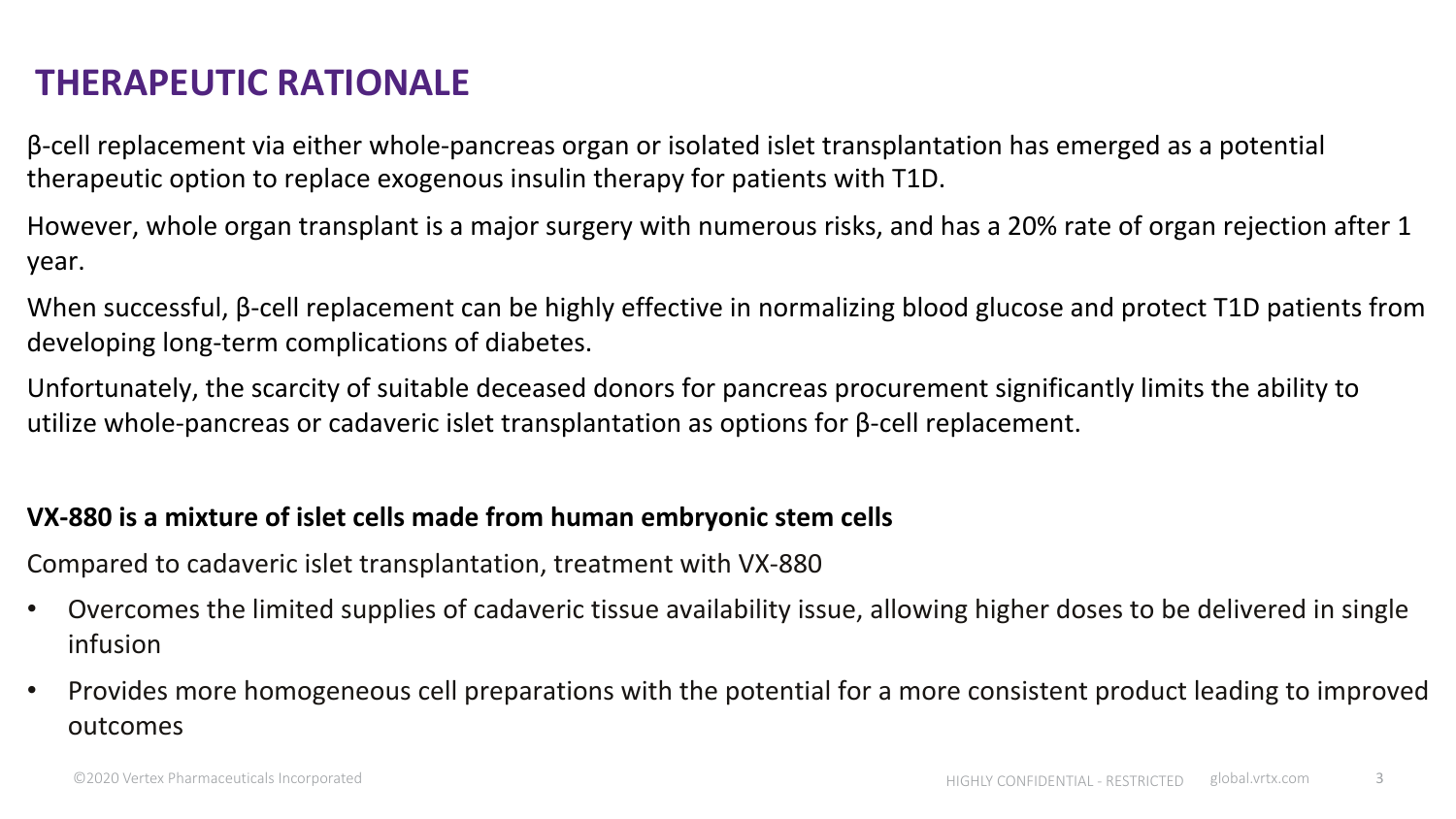### **VX20-880-101 STUDY ELIGIBILITY**

- Male or female between the ages of 18 and 65 (inclusive)
- Clinical history of T1D with  $>$  5 years of duration
- At least two episodes of **documented** severe hypoglycemia in the 12 months prior to enrollment
- Blood type of A or AB
- Consistent use of continuous glucose monitor (CGM) for at least 3 months before Screening and willingness to use CGM for the duration of the study
- Do not have advanced complications associated with diabetes including untreated proliferative retinopathy, skin ulcers, or amputations attributable to diabetes
- Willing and able to comply with the study instructions

There are additional eligibility requirements, which the study doctor will explain during the screening procedure.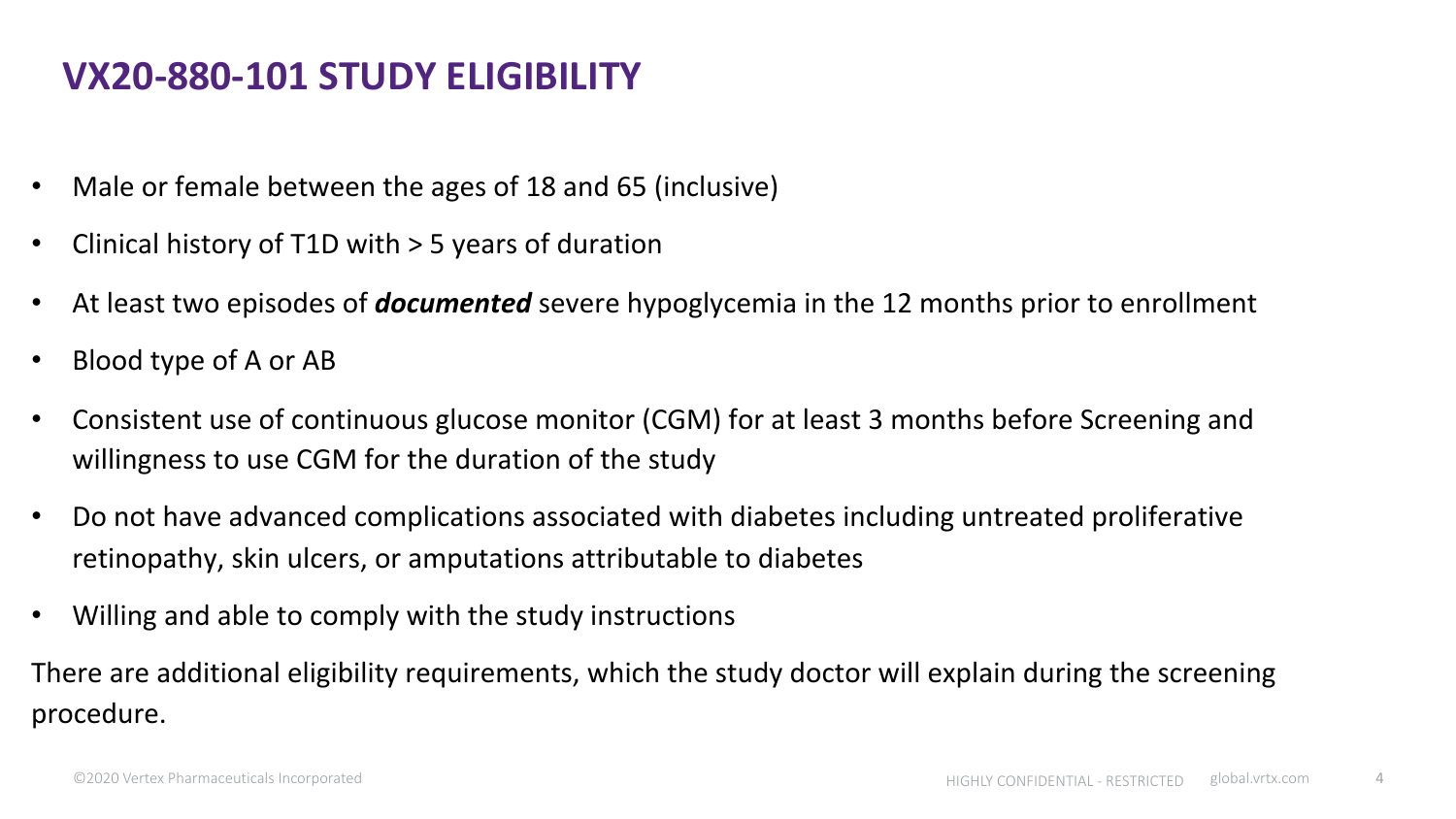#### **DEFINITION OF SEVERE HYPOGLYCEMIC EVENTS**

A hypoglycemic event with at **least one** of the following symptoms:

cognitive impairment (memory loss or confusion) changes in behavior (uncontrollable or irrational behavior)

unusual difficulty in awakening 

suspected seizure (convulsions)/ seizure 

loss of consciousness

visual symptoms

in which the subject was **unable to treat him/ herself** and which was associated with either a blood glucose level <54 mg/dL (3.0 mmol/L) or prompt recovery after oral carbohydrate, IV glucose, or glucagon administration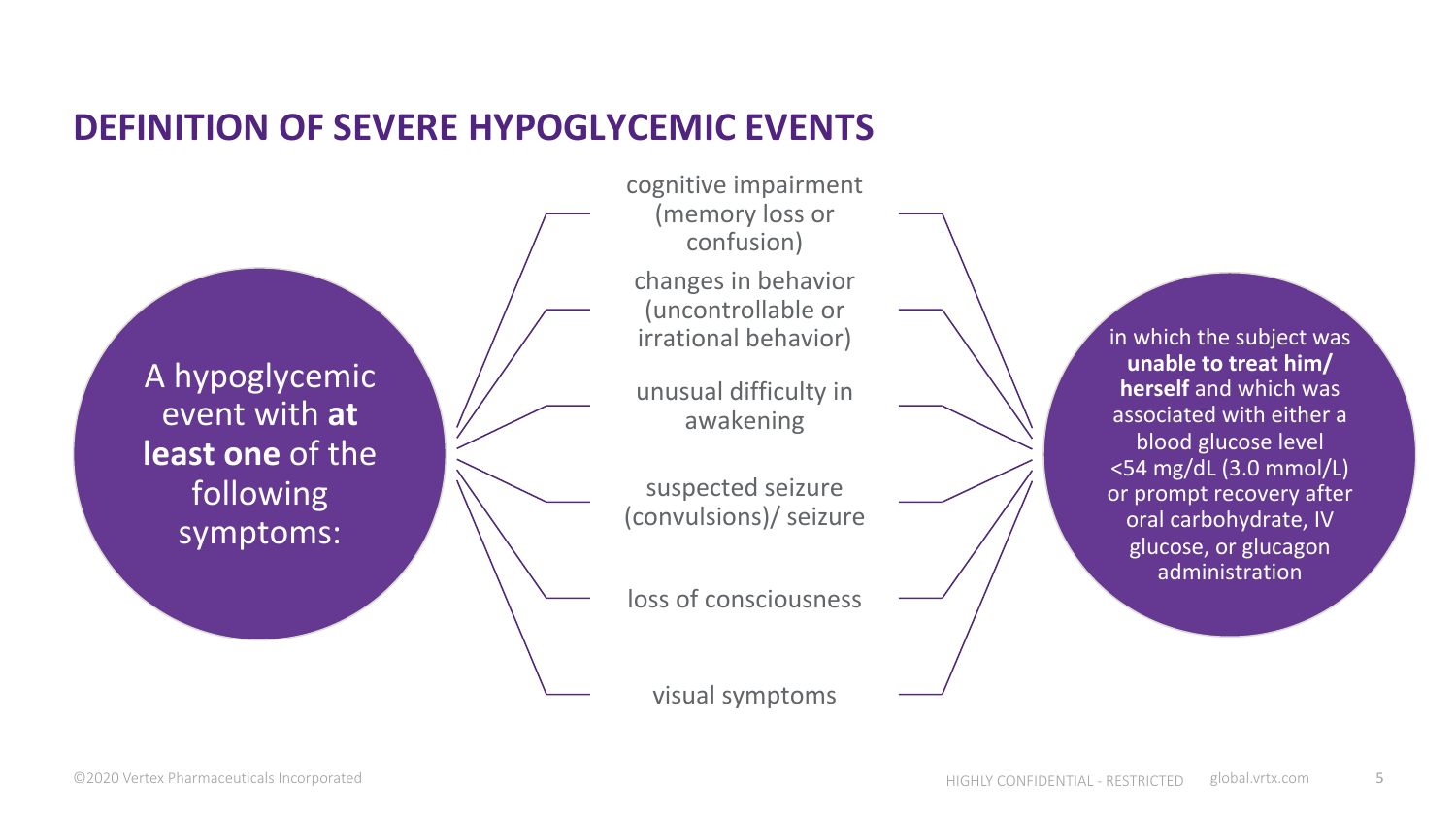# **STUDY PARTICIPATION**

- The infusion of islet cells will occur up to 90 days after the screening visit.
- Prior to a planned islet cell infusion, participants will be admitted to the hospital for approximately three days and will remain in the hospital for approximately four more days after the infusion for safety monitoring.
- Participants will be required to use immunosuppression medications for the entire duration of the study. These are drugs that are taken every day and prevent the body from destroying the infused islet cells.
- Participants must wear a CGM device which is provided by Vertex at no cost.
- The follow-up period after the infusion is approximately five years during which participants will attend follow-up visits monthly after the infusion for the first year and about every three months thereafter.
- Some of these visits can be done at the participant's home with a home health nurse.
- All study procedures are at no cost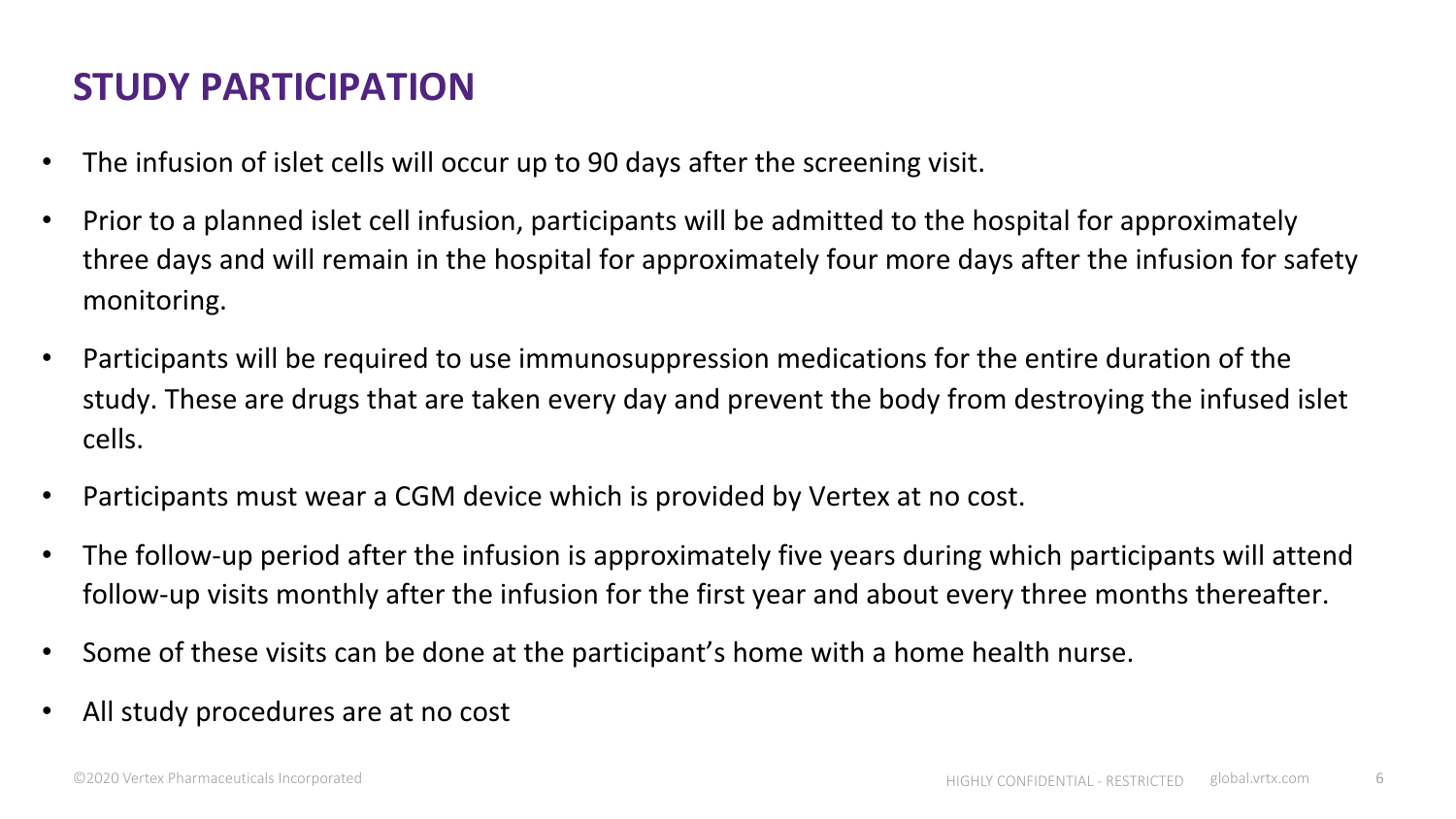### **VX-880 INFUSION PROCESS**

The islet cells are delivered to the study participants through an infusion into a large vein in the liver (portal vein) 

The infusion will occur slowly over approximately 30 to 90 minutes

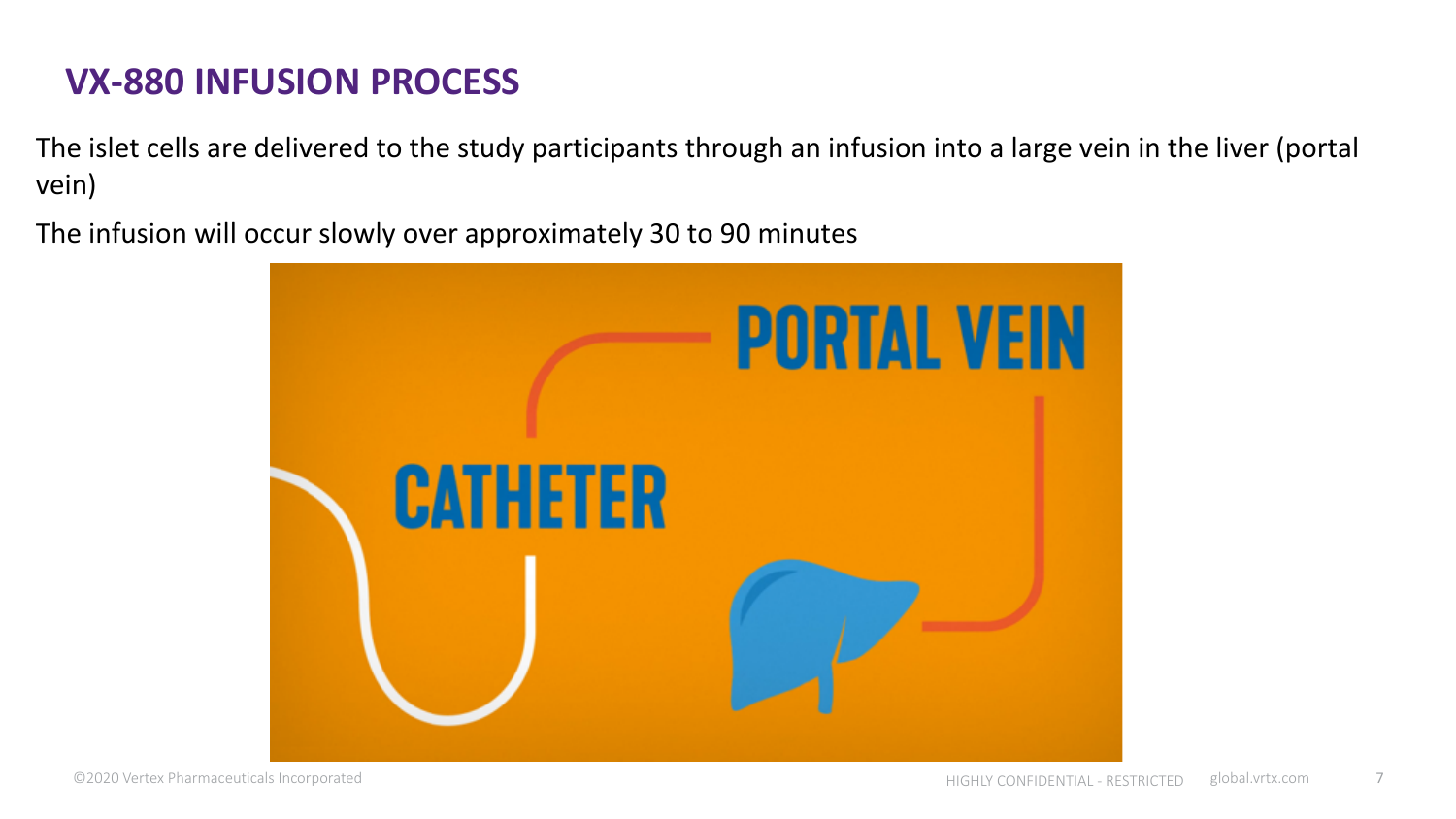

https://t1dstudy.com/

https://www.clinicaltrials.gov/ct2/show/NCT04786262